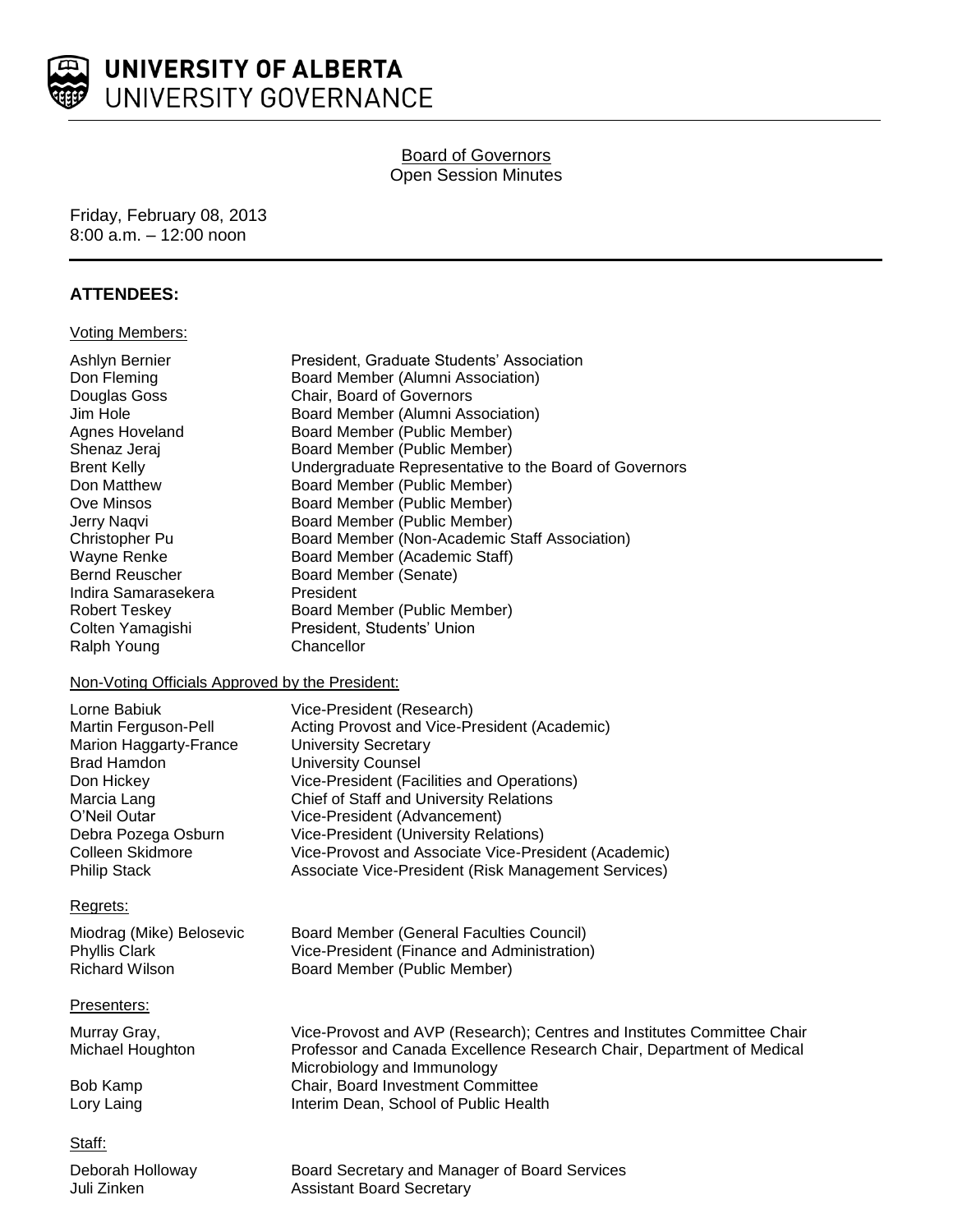# **OPENING SESSION**

### 1. *Chair's Session*

## 1.1 Call to Order and Confirmation of Quorum

Ms Holloway confirmed that the attendance constituted quorum. The Chair called the meeting to order at 8:00 a.m.

#### 1.2 Approval of Open Session Agenda

The motion was moved and seconded.

THAT the Board of Governors approve the Open Session Agenda, as circulated.

**CARRIED**

### 1.3 Conflict of Interest – Opportunity for Declaration related to Agenda

The Chair made note of the following:

- o The University of Alberta has policy and procedure in place for Conflict of Interest and Conflict of Commitment, and Board members make annual disclosures.
- $\circ$  In addition, Board members must declare any conflict related to the Board Agenda of each meeting and, in the event of such conflict, absent themselves from the discussion and voting on the item.
- o The *Post-Secondary Learning Act,* Section 16(5) states that: *The members of the board must act in the best interests of the university.*

The Chair invited members to declare conflicts of interest related to the Open Session Agenda of the meeting. The Chair observed no declarations and declared that the question was duly asked and answered.

#### 1.4 Chair's Remarks

The Chair noted that Mr Philip Stack, Associate Vice-President, Risk Management Services, would attend the Open Session of the meeting to represent Ms Phyllis Clark, Vice-President (Finance and Administration).

#### Presentation on Hepatitis Virology Research

*Presenter:* Michael Houghton, Professor and Canada Excellence Research Chair, Department of Medical Microbiology and Immunology

#### *Discussion:*

The Chair introduced Professor Houghton who, with the aid of a PowerPoint presentation, provided an overview of research being conducted at the Li Ka Shing Institute of Virology, emphasizing work in the areas of viral hepatitis and other inflammatory diseases.

#### 2. *Report of the President*

Materials before members are contained in the official meeting file.

In addition to her written report, the President provided comments on the following matters:

 The President recently spoke with the Minister of Enterprise and Advanced Education, the Honorable Thomas Lukaszuk, and a series of follow-up meetings are being arranged. While she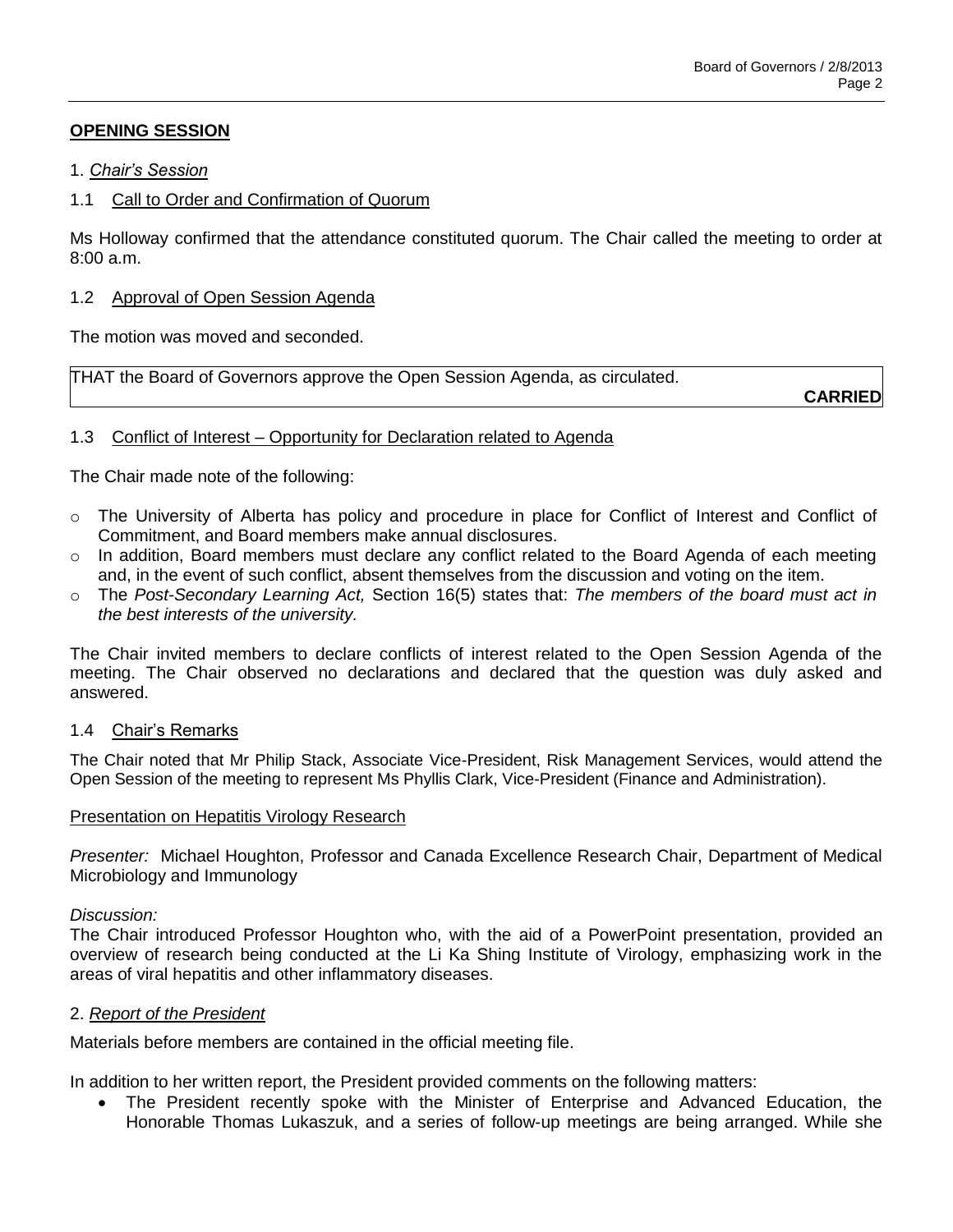believes he understands and is supportive of the University, it is important to counter media reports that universities need to focus only on applied research and commercialization. The value of basic research in both the sciences and the arts will be stressed, as will the broad economic benefits that the University brings to the province—not only through research but by developing the human capital needed in all sectors of Alberta's workforce.

- The Provincial Budget will be delivered on March 7, 2013. The University has not been given any definite indication regarding its content. While the Province must make difficult decisions, the University must ensure that the Government understands that the investment in Post-Secondary Education—and the University of Alberta—is a critical part of the solution. With investment, the University can be a major driver of change and diversification.
- The Comprehensive Institutional Plan has been developed based on the promised two per cent increase from the Provincial Government. However, Administration is also preparing contingency plans in the event that the increase does not come through in the budget.
- The President provided highlights from Alberta's Comprehensive Academic Research Institutions (CARIs) Pre-Budget Submission that included the following recommendations: that the Government of Alberta should protect the two per cent increase and receive an additional two per cent per year; that the Government should protect the commitment made in Budget 2012 to resume payments from the Access to the Future Fund; and that the Government maintain Infrastructure Maintenance Program (IMP) funding at the 2011-12 budget level as a minimum and commit to a multi-year priority for critical new post-secondary infrastructure.
- The University had excellent results in the 2012 Canada Foundation for Innovation competition:
	- A 51% success rate—half of proposals submitted were funded.
		- Comparison to last two competitions:
			- $\bullet$  2006: 20%
			- 2009: 28%
- Professor David Magee from Rehabilitation Medicine has been named a member of the Order of Canada for advancing the field of sports medicine in Canada as a physiotherapist, professor and scholar.
- Recently named 3M Teaching Fellows, the highest national honour for excellence in undergraduate teaching, are Heather Zwicker, Associate Professor in the Department of English and Film Studies and Vice-Dean of the Faculty of Arts, and Kim Fordham Misfeldt, German Professor at Augustana.
- The President is exploring ideas for reform at the General Faculties Council (GFC). These include, discussing principles, developing a three year work plan and potential consolidation and clean up of GFC's committees.

## 3. *Approval of the Open Session Minutes of December 14, 2012*

The motion was moved and seconded.

THAT the Board of Governors adopt the Open Session Minutes of its meeting on December 14, 2012.

**CARRIED**

# **ACTION ITEMS**

- 4. *Report of the Learning and Discovery Committee*
- 4.1 Proposed Revisions to the UAPPOL Centres and Institutes Policy

Materials before members are contained in the official meeting file.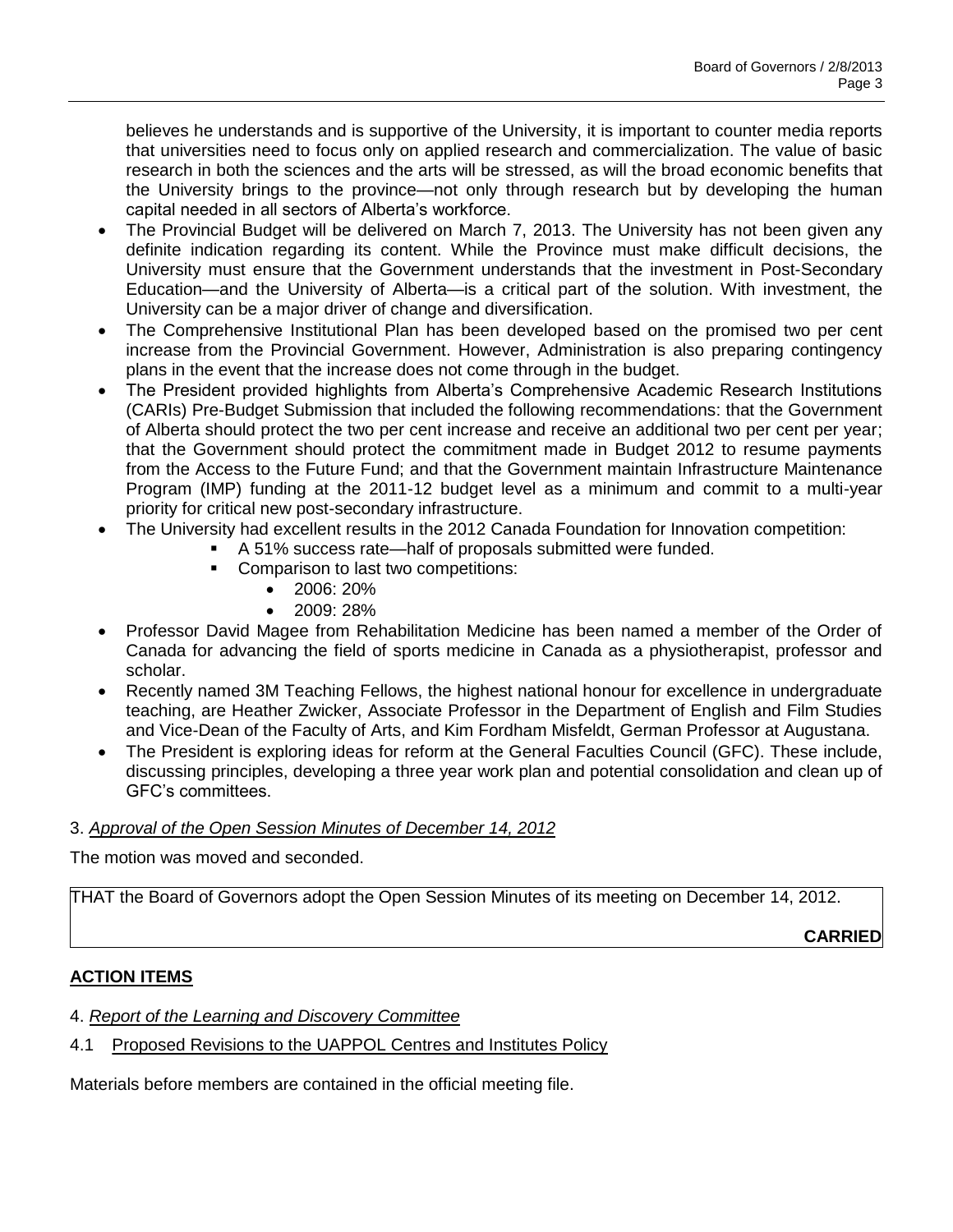*Presenters:* Martin Ferguson-Pell, Acting Provost and Vice-President (Academic); Murray Gray, Vice-Provost and AVP (Research); Centres and Institutes Committee Chair

*Purpose of the Proposal:* To approve changes to the UAPPOL Centres and Institutes Policy.

#### *Discussion:*

Dr Ferguson-Pell introduced the item, noting that while some changes are editorial in nature, more substantial changes include revisions related to alignment with the University's vision and mandate, Faculty and University priorities, and a requirement to demonstrate excellence and sustainability.

He responded to questions from members regarding the following matters: clarity regarding the nature of the Centres and Institutes Committee; and whether existing Centres and Institutes had been consulted regarding the proposed changes.

The motion was moved and seconded.

THAT the Board of Governors, on the recommendation of the Board Learning and Discovery Committee and GFC Executive Committee, approve the proposed changes to the UAPPOL Centres and Institutes Policy, as submitted by the Office of the Provost and Vice-President (Academic), and as set forth in Attachment 1, with proposed changes to take effect upon final approval.

**CARRIED**

### 4.2 Proposal for Non-Departmentalized Status for the University of Alberta's School of Public Health

Materials before members are contained in the official meeting file.

*Presenters:* Dr Martin Ferguson-Pell, Acting Provost and Vice-President (Academic); Dr Lory Laing, Interim Dean, School of Public Health

*Purpose of the Proposal:* To change the School (Faculty) of Public Health from a Faculty organized around two academic units (the Department of Public Health Sciences and the Centre for Health Promotion Studies) to a non-departmentalized structure.

#### *Discussion:*

Dr Ferguson introduced the proposal and provided an overview of the School's structure and the outcomes of the recent Academic Unit Review. Dr Laing reported that the School of Public Health is the University's newest Faculty, created in 2006, bringing together two academic units. She noted that it is the first School of Public Health to be accredited in Canada. The proposed change to a non-departmentalized structure would correct imbalances and offer opportunities for efficiencies to be achieved. Students and alumni had been consulted and are supportive, and the Faculty Council has approved the proposed changes.

The presenters responded to a question regarding the voting process at the Faculty Council.

The motion was moved and seconded.

THAT the Board of Governors, on the recommendation of the Board Learning and Discovery Committee and General Faculties Council, approve the proposal for a non-departmentalized structure for the University of Alberta's School of Public Health, as submitted by the Interim Dean of the School of Public Health (on behalf of the School), and as set forth in Attachment 1, to take effect upon final approval.

**CARRIED**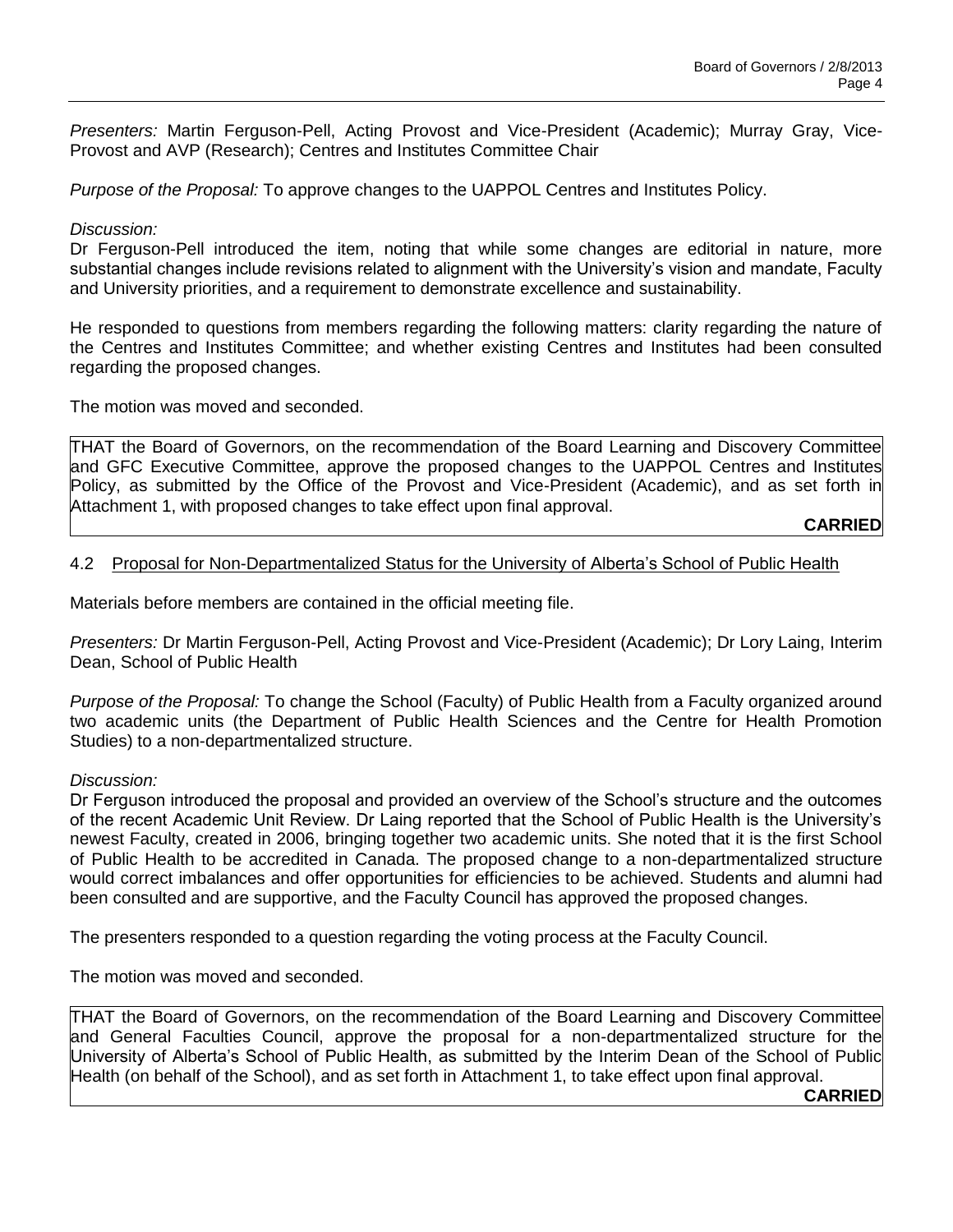## 5. *Report of the University Relations Committee*

#### 5.1 Naming Policy

Materials before members are contained in the official meeting file.

*Presenters:* O'Neil Outar, Vice-President (Advancement); Don Hickey, Vice-President (Facilities and Operations); Debra Pozega Osburn, Vice-President (University Relations); Martin Ferguson-Pell, Acting Provost and Vice-President (Academic)

*Purpose of the Proposal:* To update the Naming Policy to ensure updated language and information, and user-friendly formats.

#### *Discussion:*

Ms Agnes Hoveland, Chair, Board University Relations Committee presented the proposal and thanked the four Vice-Presidents and their teams for extensive work required to bring this Policy Suite forward.

The President introduced the item noting that the Administration has spent the last year updating the Naming Policy Suite. The Policy was last updated in 2007. Since then, new procedures had been implemented without being codified, and the existing set of procedures lacked clarity. The new policy clarifies the roles and responsibilities among all the Vice-Presidential portfolios involved in Naming.

Mr Outar reported that the changes to Philanthropic Naming are sweeping, particularly regarding donation levels and academic namings. The revised Policy would bring clarity to the philanthropic naming practices and, currently, many practices are undocumented. It also provides a more robust 'naming criteria' (as found in Appendices A & B).

The presenters responded to questions and comments from members regarding the following matters: in Appendix regarding Honourific naming, what might constitute an exceptional circumstance would allow for naming for current staff, Board and Senate members; whether the minimum commitment levels included matching funds; and, regarding the Signage Policy, whether a process exists to allow for exceptions.

The presenters accepted the following amendments to the documents before members: For Philanthropic Namings, the minimum donation level must be met by donations and may not include external or internal matching funds unless otherwise approved by the Board of Governors; and, in Appendix A, Naming of a Faculty Dean, Department Chair or Centre/Institute Director, "Intermediate Faculty" should be "Medium Faculty.

The motion was moved and seconded.

THAT the Board of Governors, on the recommendation of the Board University Relations Committee, approve the revised Naming Policy Suite in UAPPOL, as set forth in attachment 1, and as amended, to take effect upon final approval.

**CARRIED**

#### **INFORMATION REPORTS**

#### 6 Report of the Investment Committee

Materials before members are contained in the official meeting file.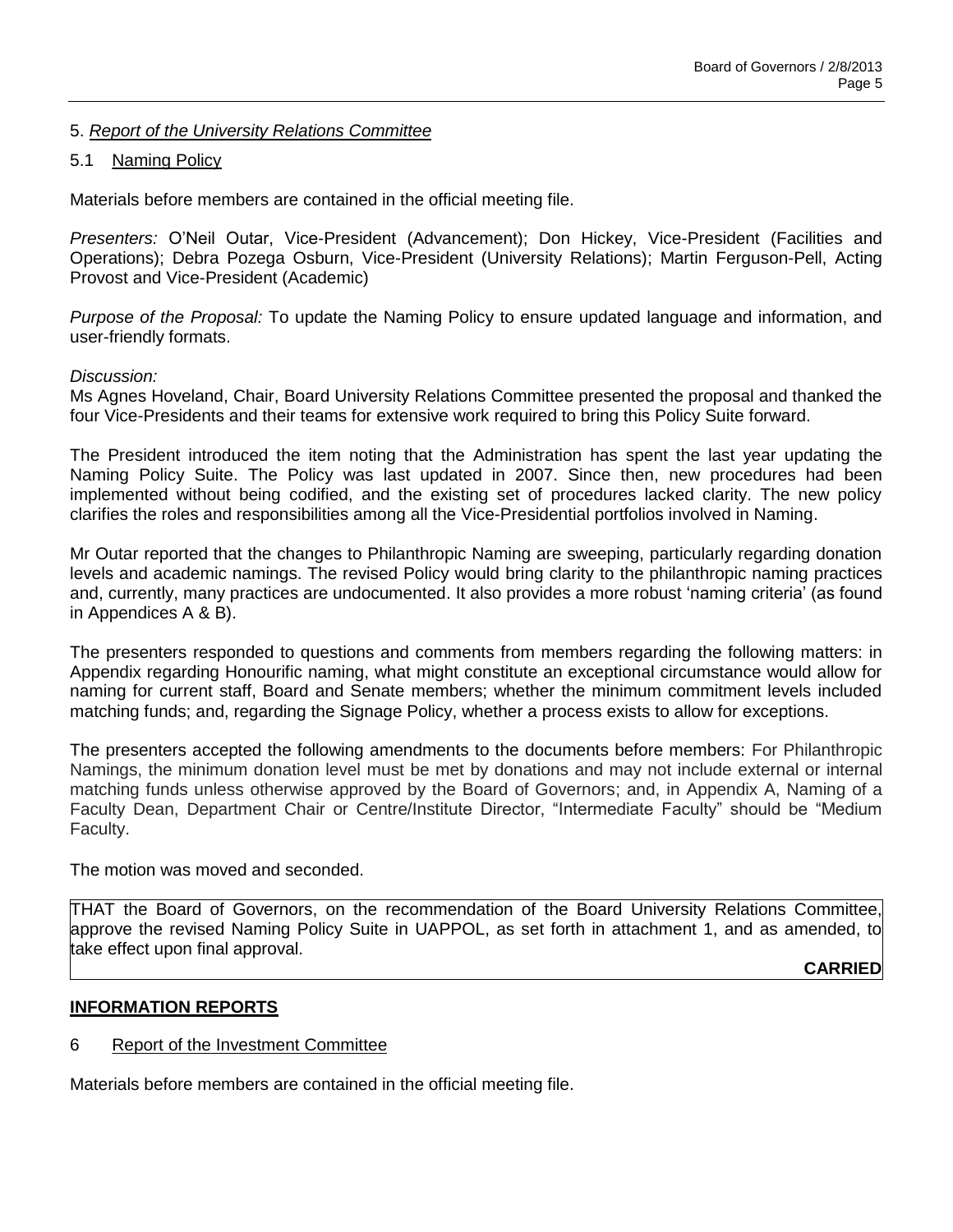Mr Bob Kamp, Chair of the Investment Committee, presented the Committee's Report to the Board of Governors. He highlighted the Asset Allocation and Spending Allocation report from Cambridge Associates (CA) and the recommendations going forward.

### 7 Report of the Human Resources and Compensation Committee

Materials before members are contained in the official meeting file.

Mr Bob Teskey, Chair of the Human Resources and Compensation Committee, presented the Committee's Report to the Board of Governors. He highlighted the excellent presentation from the Graduate Students' Association.

### 8 Report of the Learning and Discovery Committee

Materials before members are contained in the official meeting file.

Mr Ove Minsos, Chair of the Learning and Discovery Committee, presented the Committee's Report to the Board of Governors.

## **REGULAR REPORTS**

#### 9.1 Report of the Chancellor

Materials before members are contained in the official meeting file.

Mr Douglas Goss, Chair, Board of Governors, presented the Report of the Chancellor to the Board of Governors.

#### 9.2 Report of the Alumni Association

Materials before members are contained in the official meeting file.

Messrs Don Fleming and Jim Hole, Alumni Representatives, presented the Alumni Association Report to the Board of Governors.

#### 9.3 Report of the Students' Union

Materials before members are contained in the official meeting file.

Mr Colten Yamagishi, President, Students' Union, presented the Students' Union Report to the Board of Governors. He highlighted the upcoming Students' Union election, the renovation of SUB, the status of the Fall Reading Week, and IGNITE Post-Secondary Education Conference.

#### 9.4 Report of the Graduate Students' Association

Materials before members are contained in the official meeting file.

Dr Ashlyn Bernier, President, Graduate Students' Association, presented the Graduate Students' Association Report to the Board of Governors. She thanked the Board Chair for attending a meeting of the GSA Council, and highlighted the reorganization of the Faculty of Graduate Studies and Research, the balanced GSA budget, and collective agreement bargaining.